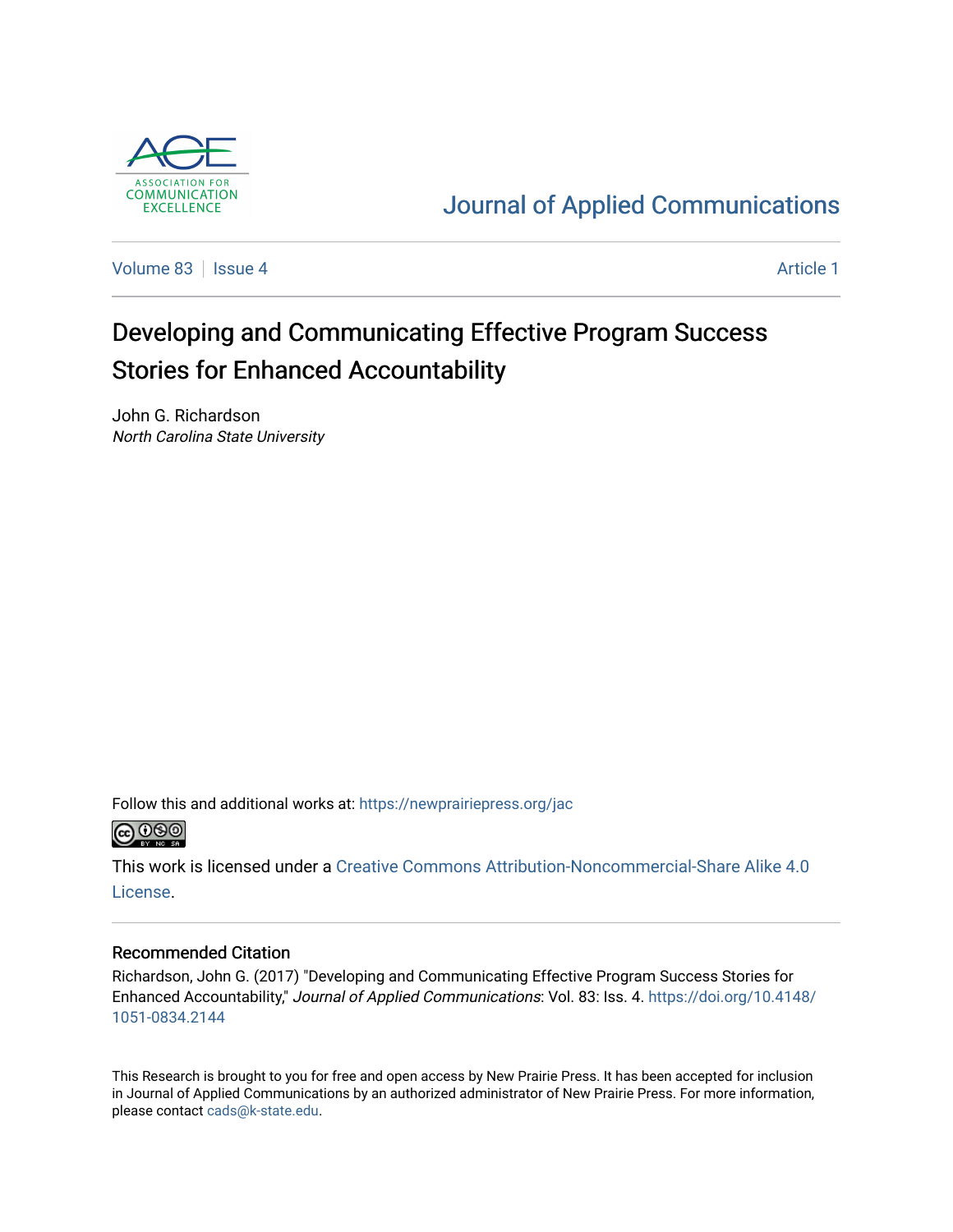## Developing and Communicating Effective Program Success Stories for Enhanced Accountability

## Abstract

This article examines the use of concise success stories to communicate program impacts to identified audiences who require or need accountability information from the North Carolina Cooperative Extension System. In this case study, anecdotal evidence is given for key groups desiring brief and concise reports of agency impacts. The procedures for developing such stories as well as faculty training needs are also discussed. The World-Wide-Web-based reporting system developed by NCCES is described in regard to its being the entry and access location for success story data. Actual examples of success stories that have been written by field and campus faculty of NCCES are also provided, with one dissected to describe the key components of such stories. While the Extension accountability system in North Carolina does not depend solely on success stories for meeting accountability requirements, such stories have been found to be quite popular with county, state and federal officials as well as to other audiences such as Extension clientele and advisory groups. The information is made available via brochures, printed fact sheets, computer presentations and the Internet.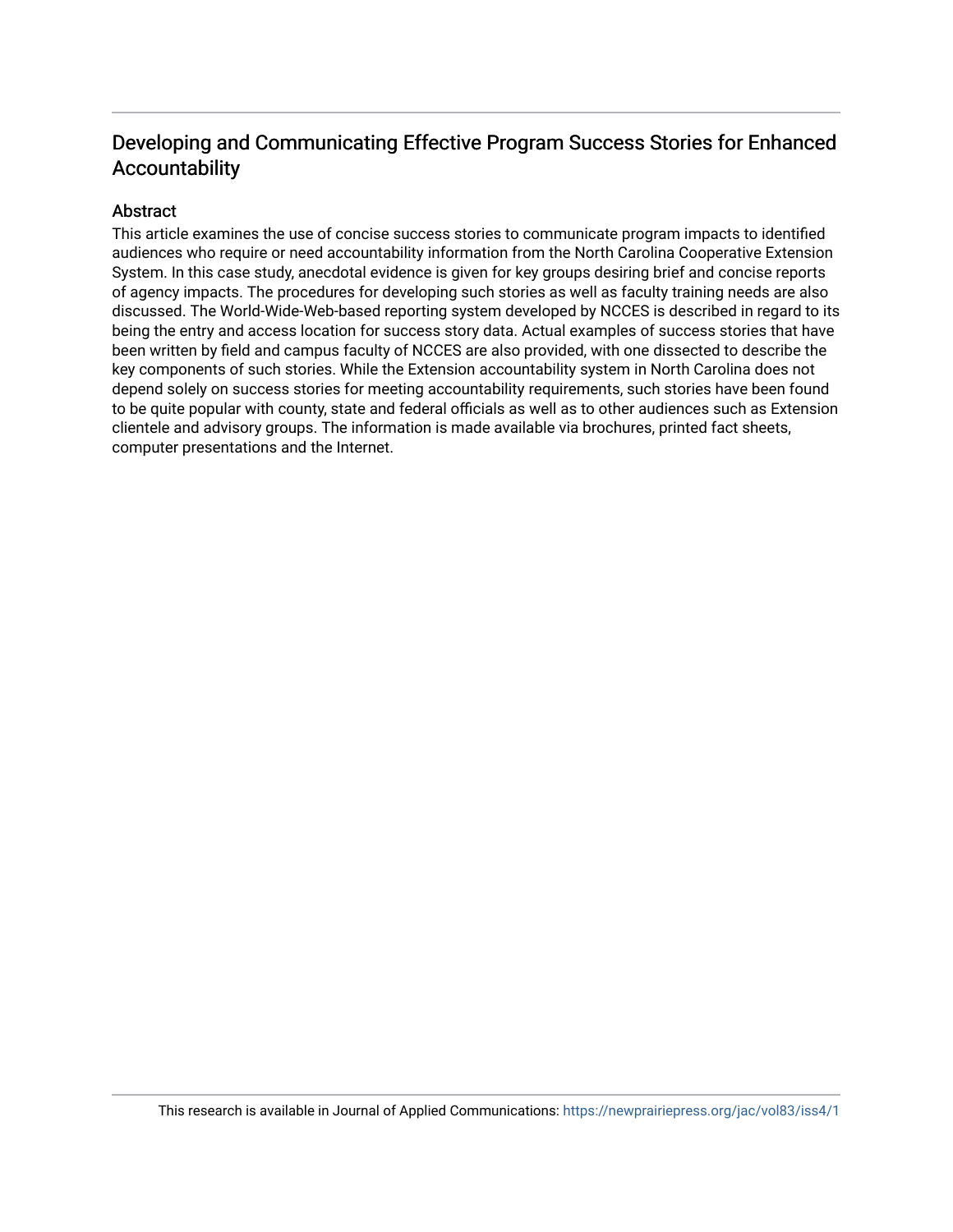## **Developing and Communicating Effective Program Success Stories for Enhanced Accountability John G. Richardson**



## **Abstract**

This article examines the use of concise success stories to communicate program impacts to identified audiences who require or need accountability information from the North Carolina Cooperative Extension System. In this case study, anecdotal evidence is given for key groups desiring brief and concise reports of agency impacts. The procedures for developing such stories as well as faculty training needs are also discussed. The World-Wide-Web-based reporting system developed by NCCES is described in regard to its being the entry and access location for success story data. Actual examples of success stories that have been written by field and campus faculty of NCCES are also provided, with one dissected to describe the key components of such stories. While the Extension accountability system in North Carolina does not depend solely on success stories for meeting accountability requirements, such stories have been found to be quite popular with county, state and federal officials as well as to other audiences such as Extension clientele and advisory groups. The information is made available via brochures, printed fact sheets, computer presentations and the Internet.

John G. Richardson is Extension Program Delivery and Accountability Leader, North Carolina Cooperative Extension Service, North Carolina State University. A paper covering this study was presented February 1999 to the Agricultural Communications Section at the Southern Association of Agricultural Scientists Conference, Memphis, TN.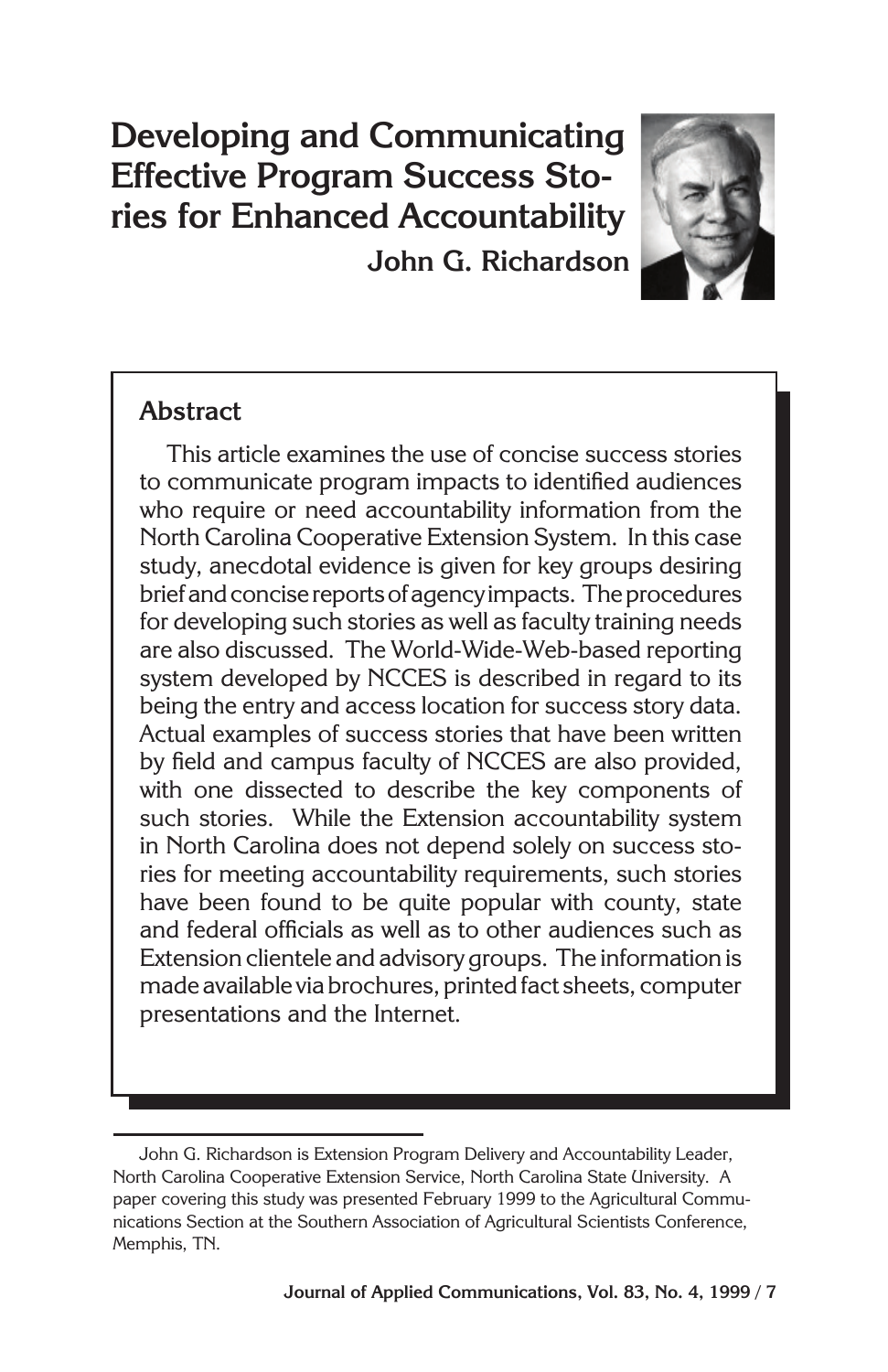Accountability is described in one dictionary as "explainable" and "responsible" (Geralnik, 1976). In a more specific context relating to organizational accountability, Richardson and Knecht (1996) see accountability as "appropriate responsiveness to funding entities and others for assuring that the mission of the organization is sufficiently implemented in order to achieve intended outcomes" (p.1).

Organizational accountability, as required by Federal law, has been the norm for the United States Cooperative Extension System since its inception in 1914. While annual program reports have been submitted by states and territories to the Federal government since that time, Rasmussen (1989) emphasizes that these reports have not been as critical for continuing public funding as they are in today's society. On a global context, Rivera (1996) indicates that in the future, the very dynamics of society and public policy are likely to require even greater accountability of extension organizations in order for them to survive or thrive.

Program relevance as judged by value to constituents and society is now the public norm for questioning the value of both public and private organizations. Shearon (1999) states that "this era of high accountability for publicly funded government programs is demanding more results and impact data to show societal relevance" (p. 1, Session M). In judging public benefit, "people impacts" are key factors in program accomplishments.

The people impacts may be indicated as financial gains, taxpayer savings, efficiencies gained, environmental enhancements or protection, individual life enhancements, resources preserved, or societal improvements (Bennett,1996). Regardless of the ultimate level of impact, increasingly program accountability must focus on assuring that targeted audiences are informed of "people impacts" plus other program successes as desired by a specific audience (Gale,1994; Sherman,1995).

#### **Communicating Success**

The dictionary defines success as " . . . favorable termination of a venture . . . the degree or measure of attaining a desired end . . . an undertaking that succeeds or confers success . . . succeeding fully or in accordance with one's desires" (Babcock, 1993). Interviews with numerous extension professionals indicate that success is seen in many forms. One of those interviewed essentially summarized the sentiments of all when he stated that program success is "choosing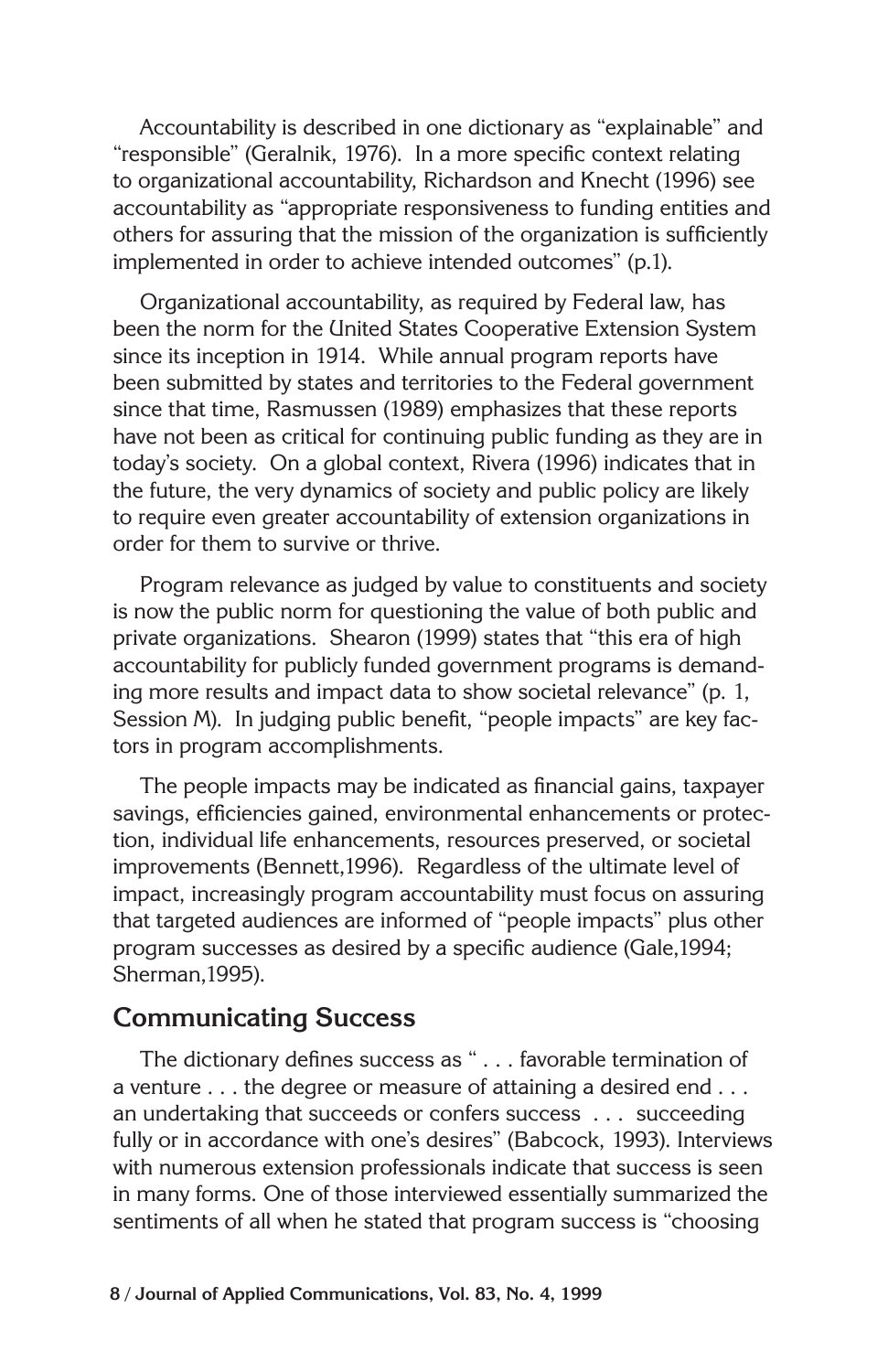to do the right things well, and achieving measurable results from doing our programs that meet the needs of people" (Richardson, 1995, p. 1). The key, however, is that in conveying program successes to the respective audiences for accountability purposes, it is important that the message communicate actions taken by clients or impacts on clients as a result of the program (Boyle, 1997). Such assertions can provide the real impact information that is now required to show the societal relevance of such programs. Often, success stories in the Cooperative Extension accountability nomenclature may also be called impact statements or silver bullets as well.

## **Success Stories for Accountability**

The Cooperative Extension System has a large number of audiences that expect, and some require by directive or law, accountability information (NCCESTMTF, 1998). Some of these audiences include United States Congressional Representatives, county commissioners, state legislators, county managers, Congressional and state legislative staff, clientele, the United States Department of Agriculture (USDA), the university systems, extension advisory groups and many other groups and individuals as well. While the audiences may be different, the key is to develop a plan for accountability and implement it to focus on each of the respective audiences who are identified in the plan. Based on evidence gained from many of the identified audiences in the North Carolina plan, concise success stories that indicate practice adoption or changed behaviors by clients or positive impacts on clients have generally been found to be highly popular for communicating program impacts, especially to extension clientele, state legislators, county commissioners, advisory groups and legislative aides.

Both from voluntary comments received from these recipients as well as from requested feedback, considerable anecdotal input has been received that clearly indicates the value of concise success stories for providing program impact information to those audiences. Many have indicated that brief, concise statements focused directly to the core of a program and its results are highly preferred over more lengthy, explanatory documents. Therefore, based on this evidence, success stories are used by the North Carolina Cooperative Extension System (NCCES) for productive program accountability purposes that provide conciseness which reaches the heart of the program outcome and impact. The following is a sampling of comments made by internal and external audiences regarding their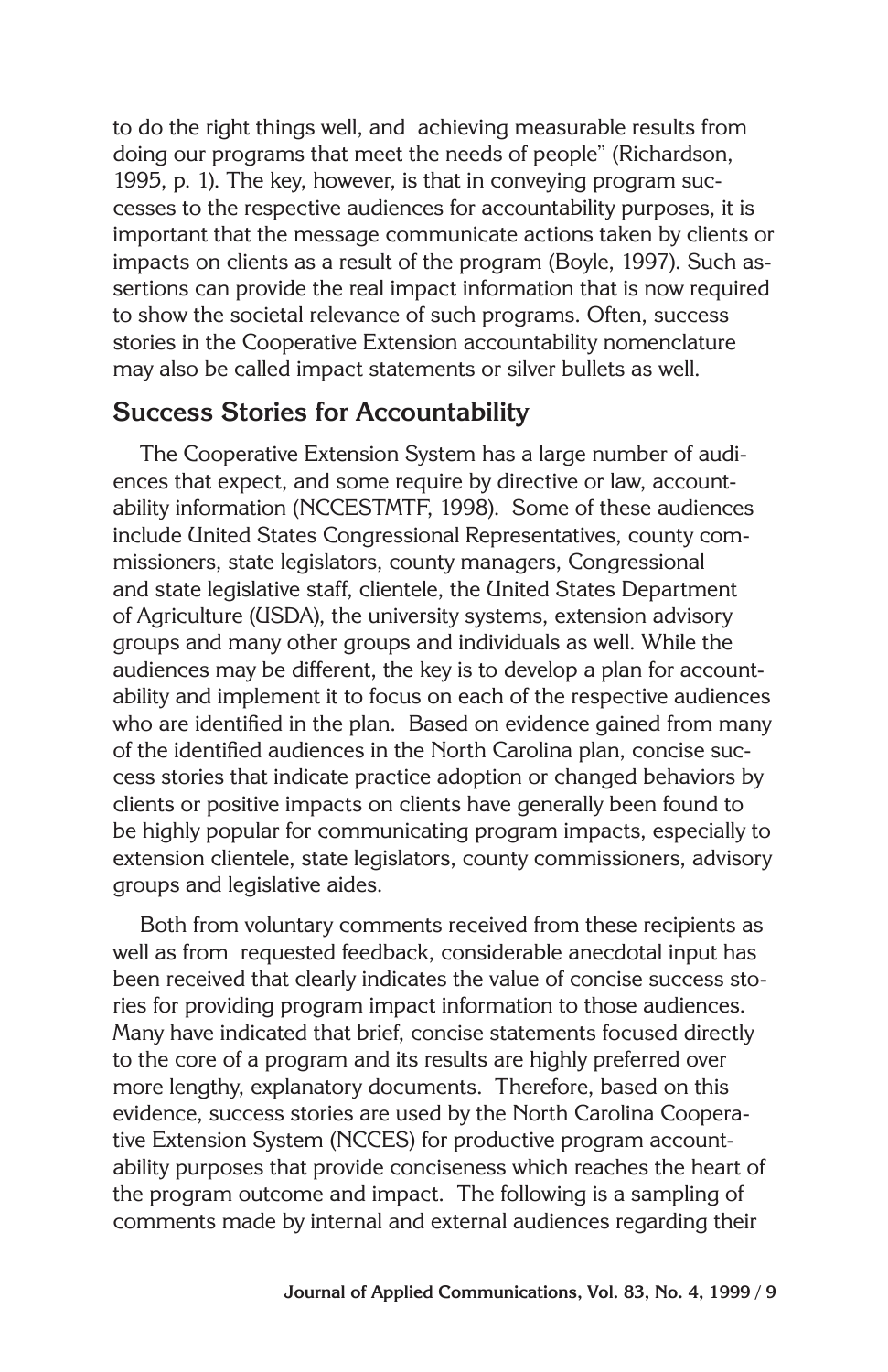attitudes and preferences about success stories as well as message brevity:

My professional style is to get to the point as succinctly as possible, because staffers are busy. Congressional committees usually limit testimony (either or both in pages and time) to encourage brevity. Formatting also helps, so that your main points stand out (Legislative Affairs Expert, National Association of Counties).

We want brief, concise reports of accomplishments that cover the main points of: Who's involved, Problem, What you did, Difference it made, Any collaborators, Contact person, and 'On one page' (Congressional Aide for Congresswoman Eva Clayton).

I want information that is really concise, tells me what is happening without wasting words, and that I can read very quickly (Member of N. C. House of Representatives).

My Extension Advisory Council members expressed a preference for brief success stories, by indicating their pleasure with a marketing piece that we used for program reporting that included success stories only. They specifically requested that I provide this type of document to them periodically (NCCES County Extension Director).

The success stories and narratives are easily accessible and can be incorporated into talks to emphasize local programs and impacts. Local audiences want to know and hear about how Cooperative Extension Service(CES) makes a difference to their communities and for their neighbors. Impacts even a county away are no longer adequate to build or maintain local support (Director, County Operations, NCCES).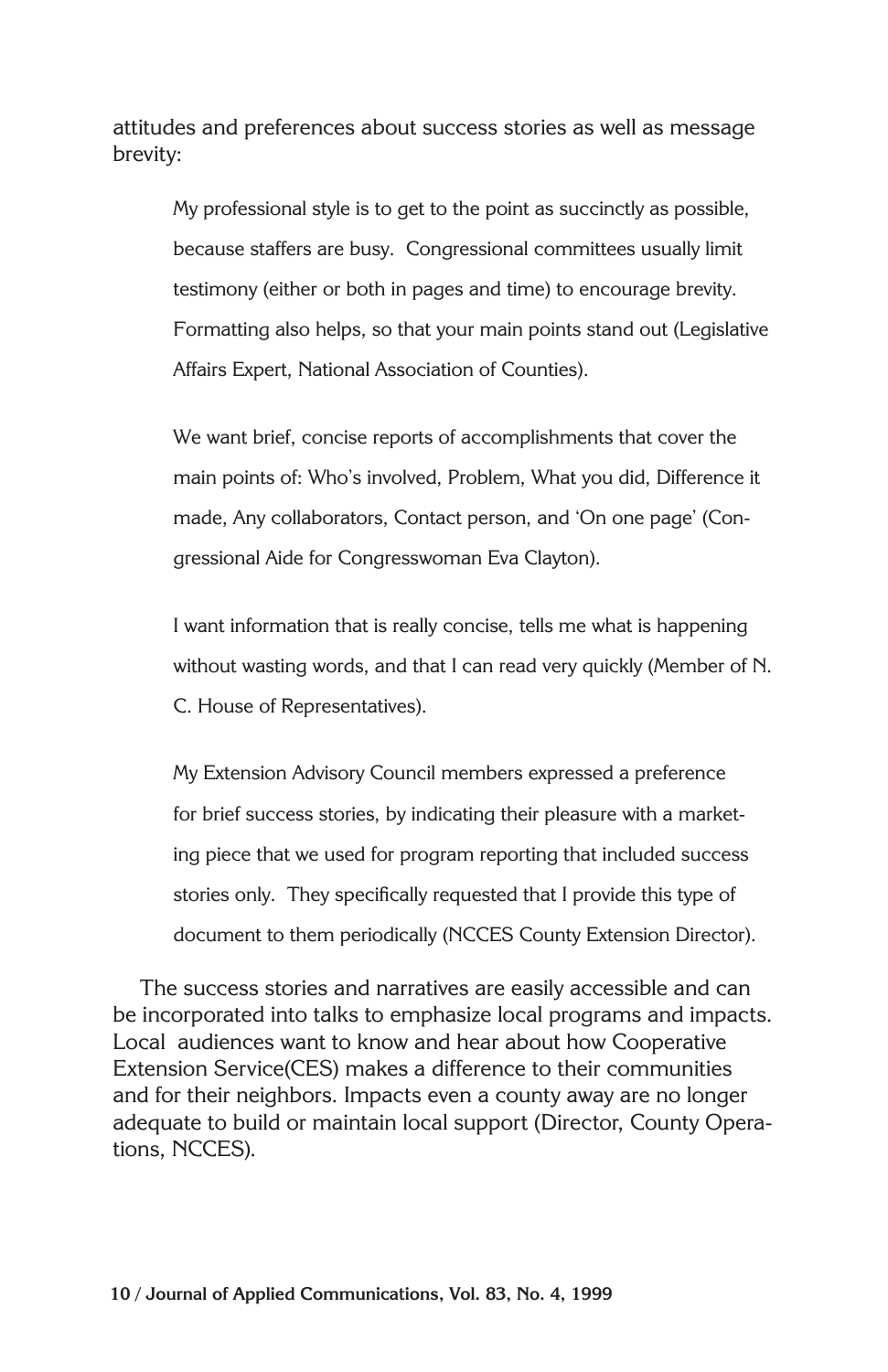## **Developing Success Stories**

Considering the uses described for concise stories that are brief, descriptive and explanatory, in providing program impact information, some general guidelines for developing such stories may be useful. As McArdle (1991) indicates, the key is to limit the story to only the main point, which is to convey the program impact or success. Also, when developing a success story, the principles of conciseness and brevity as espoused by Calvert (1993) hold especially true. A success story should include a very brief description of the problem, the educational program response, the participants, other partners (if applicable), and program impact or participant response, plus a conclusion (Boyle, 1997; Richardson & Corbin, 1996). Thus, the structure consists of Problem, Program, People, Partners, Impact, and Conclusion and can be stated as the four P's, I and C or PPPPIC. If available, the participant response may be stated as a testimonial.

While brevity is a commonly used word to describe a success story, this is a relative term. Yet, based on inputs and testimonials received, the emphasis was on limiting the length to one page or less in communicating program success via print. Therefore, for purposes of communicating successes of an organization (in one page or less), hard decisions have to be made as to whether to convey only one story or several stories.

Because knowledge of program results is the ultimate goal of most accountability efforts, NCCES has focused on providing as many success stories as possible in such confined parameters. Therefore, while a single page may allow 400 words or more, if several stories are preferred, then 150 words per story allows for about three success stories on a single printed page. With this in mind, during the conceptual stages and design of NCCES's Web-based Extension Reporting System, an initial decision was made to allow only 100 words per success story. Anything over 100 words would automatically be truncated by the computer. However, even in the testing stage prior to release of the system, it was recognized that in order to effectively include the desired PPPPIC parameters, all available space was often utilized, and many stories had a few words or sentences truncated.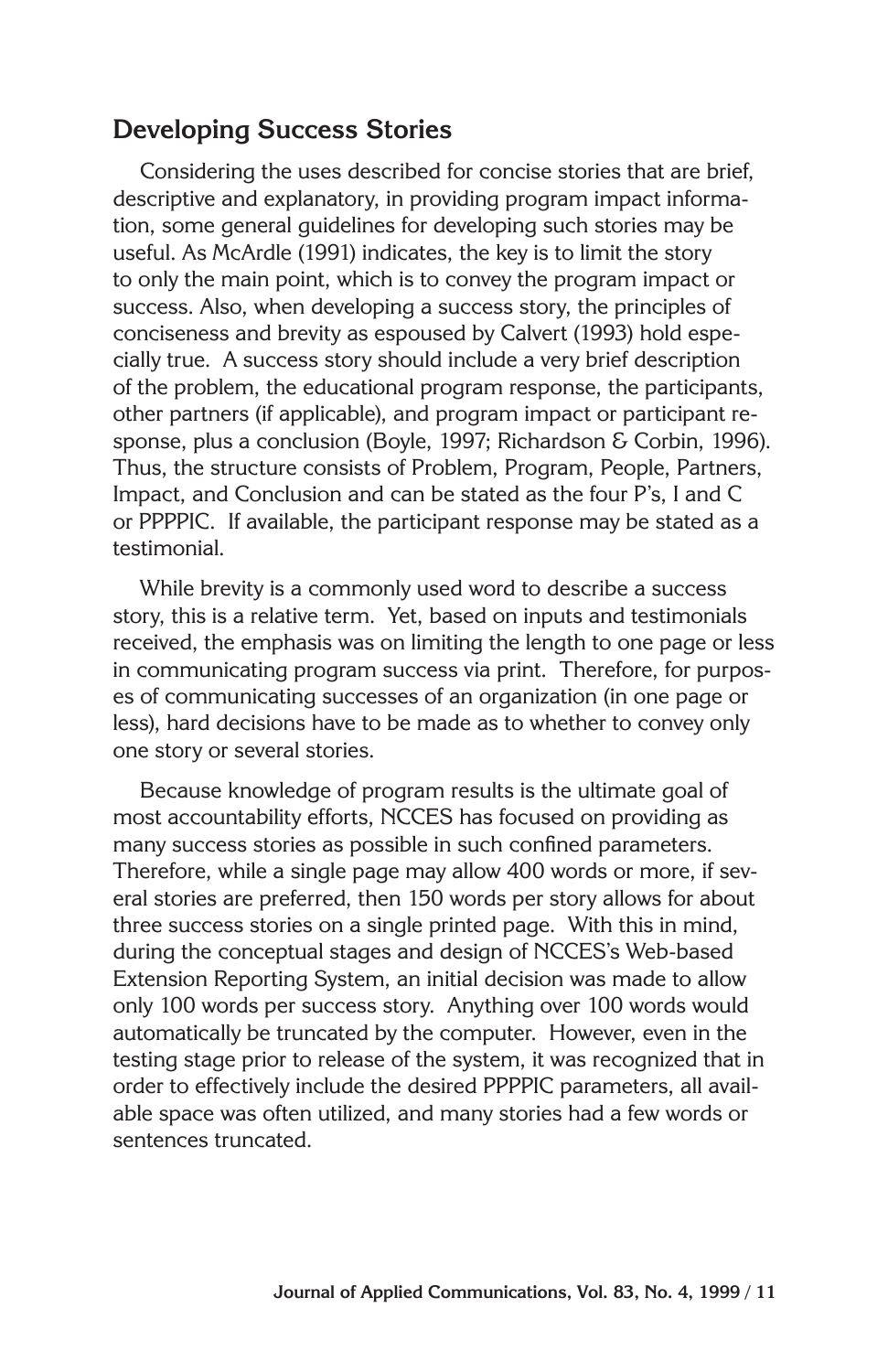With this 100-word-limit problem clearly identified, it was decided that up to 150 words would be allowed before truncation occurred. This additional space has been sufficient to allow all of the key parameters to be covered in success stories produced by field faculty and specialists. The World Wide Web was only beginning to be used extensively during 1995 when NCCES developed its Webbased accomplishment reporting system in order to meet the known accountability requirements facing Extension at that time as well as to meet anticipated needs for the future. The development and release of the system coincided with the establishment of an Extension Statewide Graphic User Interface (GUI) computer network that resulted in the word "truncated" being observed for the first time by many. However, humorous feedback quickly occurred regarding the effectiveness of the truncation feature on the success story menu of the system. Usually, such humor was made in statements by field faculty who said, "I had never heard of truncated until now, but after seeing that computer clip off part of my nice success story, I learned very quickly that when it said it would be truncated at 150 words, it meant it!" Thus, the computer system in which NCCES success stories are entered effectively assures brevity. The system allows for the reporting of teaching contacts, planned program accomplishments, civil rights reports, special program activity reporting, grants, as well as for success stories. However, the success stories have proven to be most useful for printing on handouts, fact sheets, or other flyers in order to communicate specific results to intended audiences, whether from a county level, Congressional districts, or statewide.

The success stories collected via the reporting system are posted on the NCCES Web site for public access. More than 1,700 stories of program success were posted for 1998 alone. Other, more comprehensive, program accomplishment reports that are developed from the data collection system are also posted on the public NCCES Web site.

## **Key Components of a Success Story**

The six key components of a success story have been described earlier in this paper as the problem, program, people, partners, impact, and conclusion, or the PPPPI&C. Obviously, in successes where no partners exist, this component can be readily skipped. Such logic also can apply regarding a concluding statement when insufficient space is available, or the statement of program and impact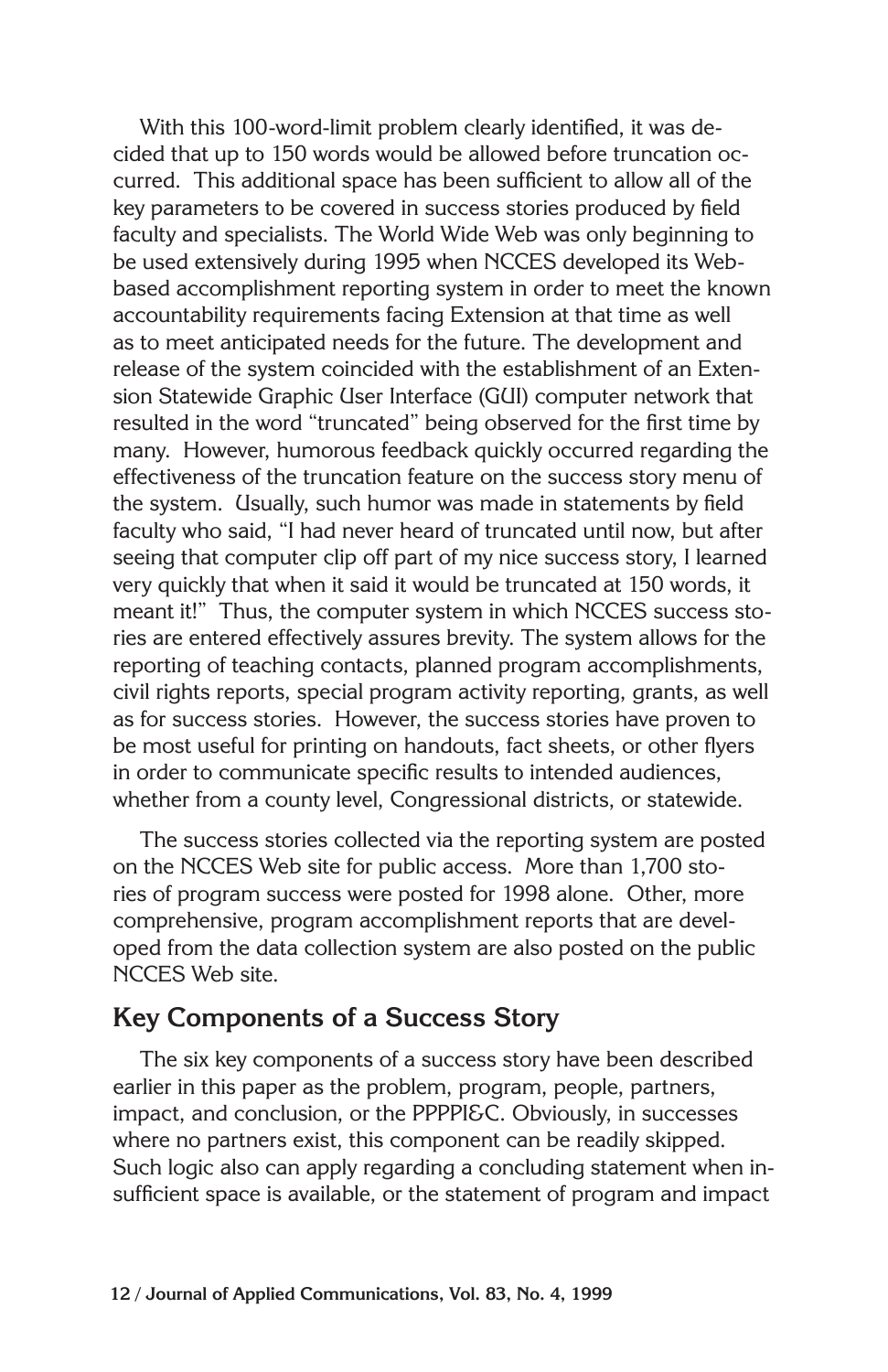clearly communicates the story without further elaboration (Richardson & Corbin, 1998).

While the partners and concluding statement may be omitted as appropriate, analysis of the vast number of success stories entered into the reporting system has helped to identify some key factors regarding content of success stories. These analyses by educational programs specialists, communications specialists and administrators have been especially useful in developing training materials and programs, as well as examples to help guide the success story development by field faculty primarily. The NCCES experience in using success stories for accountability purposes has shown that in order to communicate an understandable program and its impact, it is necessary always to include a statement of the problem, the Cooperative Extension program, the people it serves and its actual impact. Without these components, one is unable to discern why the program was presented, what organization is reporting the success, who the program served, or what difference it made. Based on observation of success stories produced by faculty over the past four years, it is recognized that program success should generally focus on the entire educational program that includes multiple program delivery strategies rather than on a single program delivery activity. Success should be demonstrated by actual outcomes, meaning actions taken, rather than intended outcomes. That the information was actually used to make a positive difference should be indicated. From North Carolina Cooperative Extension's point of view, happiness about an activity or statements of intentions are not sufficient to indicate a program success story (Richardson & Corbin,1998).

## **Success Story Analysis**

In the following example, an actual success story that was reported in the NCCES reporting system has been analyzed to identify the six key components.

### **Heart Healthy Program Successful**

Heart disease is the number 1 killer in Robeson County **[Problem**]. Cooperative Extension in cooperation with local hospital and Health Dept. **[Partners]** sponsors quarterly "heart healthy" cooking workshops for the general public. Emphasis is on health recipes and cooking techniques participants can use in their daily lives **[Program]**. Forty-nine consumers participated in the three workshops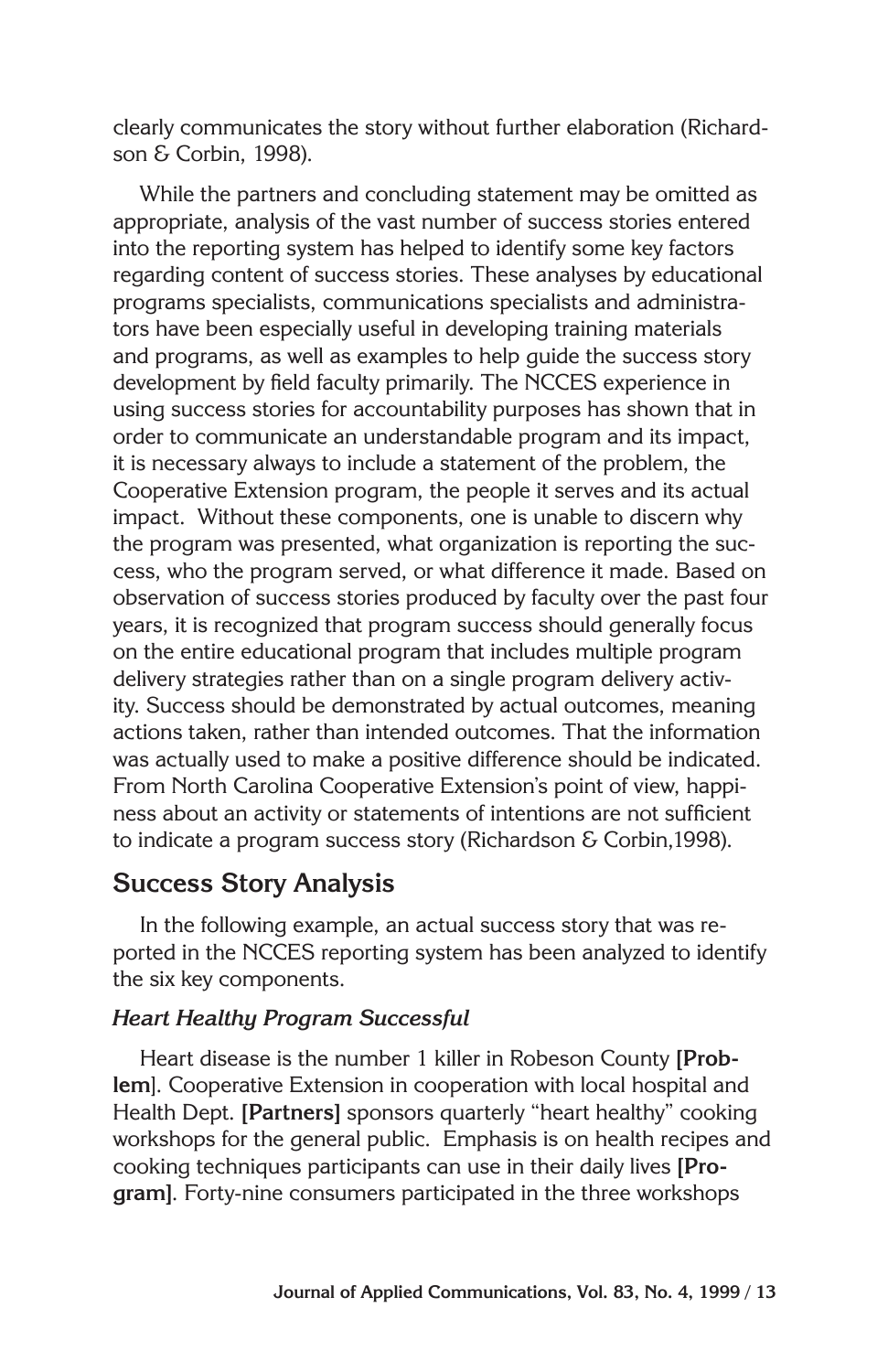**[People]**. Participants were surveyed several weeks following classes, and 36 indicated they had used class recipes or modified their own recipes to reduce fat, sodium, or sugar. According to the JADA (1996), nutrition intervention saves on average \$8000 per patient. Thus, for the small group surveyed there was a potential savings of \$288,000 **[Impact]**. Due to interest of participants, workshops will continue quarterly **[Conclusion]**.

## **Other Success Story Examples**

The following examples are real success stories entered into the NCCES reporting system and used in recent accomplishment reports (NCCES, 1998). Each of these success stories effectively communicates positive program impacts.

#### **Reduced Cotton Tillage Program Produces Savings**

Problems with wind and sand injury on cotton in the spring has resulted in Cooperative Extension focusing educational programs on reduced tillage farming methods. Acres of reduced tillage in Bertie County has increased from 500 to 20,000 in 1997. Most farmers are strip tilling, using hooded sprayers and never cultivating the cotton. Educational programs and farm visits have assisted farmers in equipment selection adjustments, along with herbicide selection and rates. Results have been the use of less herbicides, reduced tillage trips, savings on land preparation time in the spring, reduced cultivations, better weed control, increase in organic matter and better stands with no wind damage. All these have resulted in a \$487,500 savings to the county's farmers.

#### **4-H Career Program Makes a Difference**

Many high school students do not have the opportunity to see first hand what is involved in a career of their choice. Wayne County 4-H collaborated with a civic club to conduct a shadowing program in which high school students experienced a day with an adult in a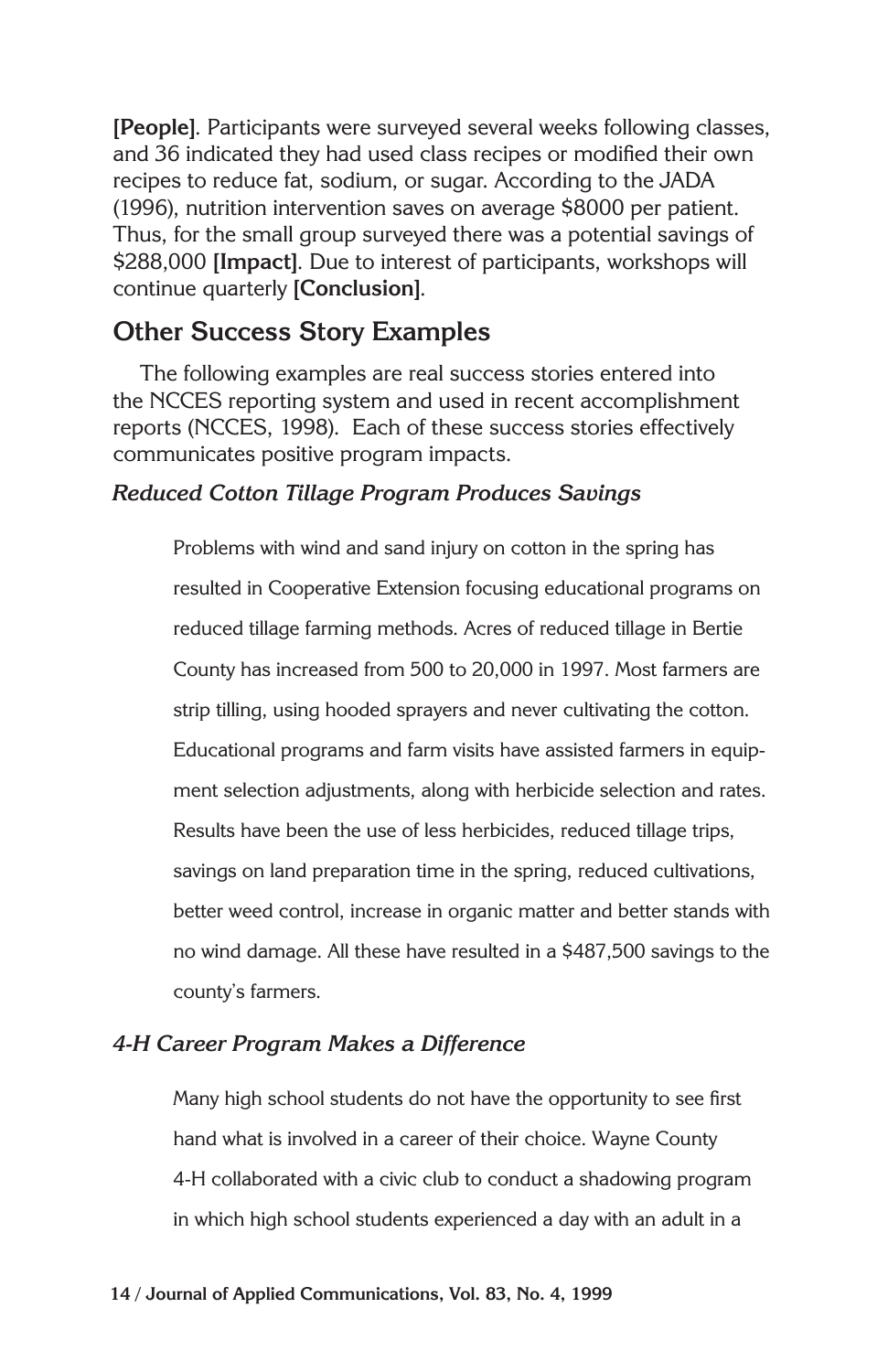career of their choice. The day ended with a luncheon to honor the students and recognize the adult volunteers. Each student had to write an essay about his/her experience and included remarks such as: "This day has helped me decide what I want to go to college for." Another student commented, "Through the 4-H career program I learned that what I thought I wanted as a career was not really for me. This program helped me see this before I invested my time in college preparing for a career."

#### **Pesticide Container Recycling Program Saves Landfill Space**

Used pesticide containers can be a major environmental hazard. In order to assure that farmers and others properly dispose of such containers, the Caldwell County Extension Center is in its second year of conducting a pesticide container recycling program. This year, two educational programs were held to educate producers on the proper methods of recycling containers. Of the 128 that attended, 120 stated they will or are taking part in the program. So far this year, the program has resulted in the recycling of 700, two-and-one-halfgallon containers; 100, five-gallon containers; and 6, fifty-five-gallon drums. This has saved the county approximately 1150 square feet of landfill space. At \$17.50/sq foot, the resulting savings is more than \$20,000.00 for landfill space alone.

#### **Sawmill Efficiency Program Increases Income**

There is a great need to increase the competitiveness and profitability of North Carolina's forest products industry. Extension programs that focused on educational and technical assistance to North Carolina forest products manufacturers resulted in one sawmill operation making modifications to its dispatch system. The results reported by this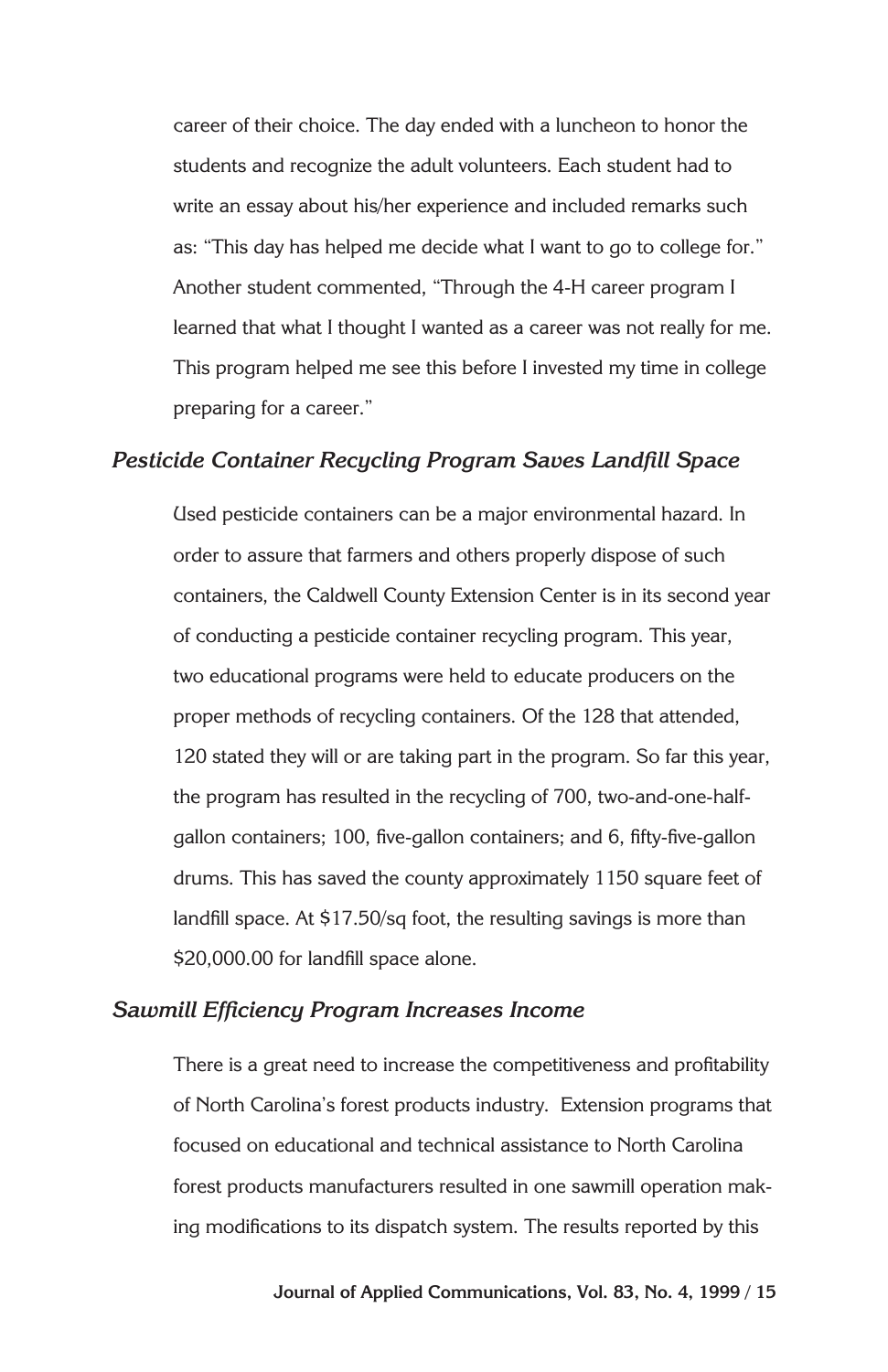one mill indicated a production gain of 10,000 board feet of lumber per day or increased income of \$300,000 per year. While the entire wood products industry is served by Wood Products Extension, this one example is indicative of the many impacts accruing as a result of useful educational opportunities being provided in a timely and inclusive manner.

## **Value of Training**

While conceptual designs and computer systems can be developed by administrators and computer systems designers, the actual writing of quality success stories is in the hands of field and campus faculty who actually conduct the programs about which they are reporting. Even though specific parameters can be developed, such as the PPPPIC and the wording limits, what really constitutes a quality success story and how to present it in a positive mode becomes most important. Since the primary purpose for such stories is to convey real world successes and effectiveness of the organization's educational programs, it is important to think about the message that is being conveyed by the success story. Only training and coaching of field and campus faculty have been found by this author to be effective in helping most faculty gain the knowledge and skills needed for writing quality success stories.

Through the continuous reviews of information entered into the NCCES reporting system, both number and quality of success stories have continuously improved over the past four years. At the present time, about 1,800 success stories are entered into the system each year, and more than seventy-five per cent present their successes in the prescribed format that identifies program impact. However, some are still entered that only describe how hard the agent is working, and a few are simply so poorly written that no use can be made of them for any purpose, except to use as examples of what does not constitute a quality success story. Fortunately, such comparisons of excellence versus mediocrity have been most effective in helping faculty to understand the difference.

As the vast number of stories are reviewed for specific accountability uses, it has been discovered that the inadequate or inappropriate statement of the problem can give the reader mistaken impressions as to why the program was undertaken or what prompted the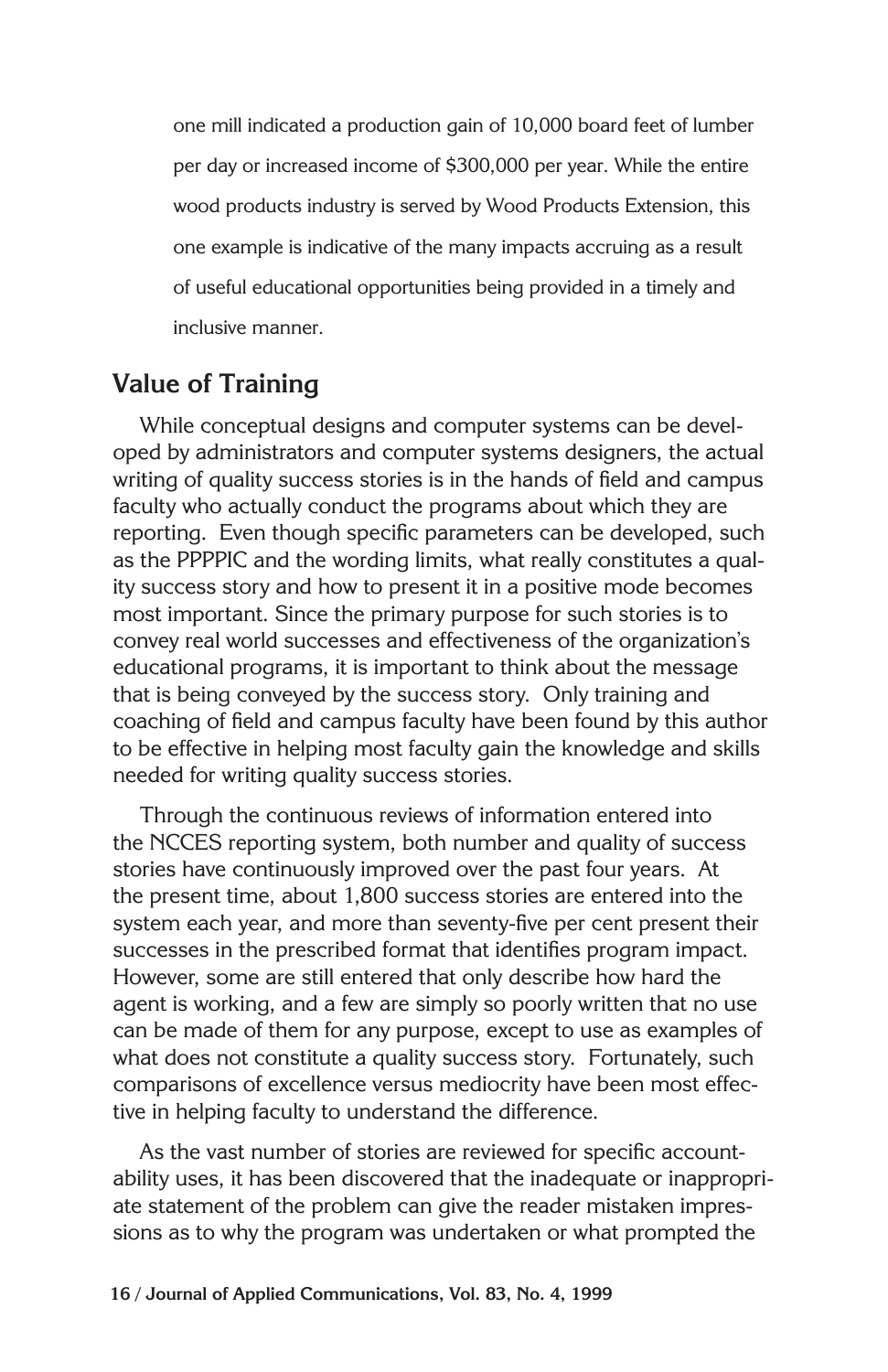initiative. Thus, in order to communicate program need, a concise statement of the problem is needed. In stating a problem, it is easy to convey the impression that the faculty member was sitting at the Extension office waiting for a problem to arise rather than conveying the image that programs were being offered to educate clients to prevent problems and to produce positive program results. Conveyance of the message that the Cooperative Extension System is making a difference in people's lives in a positive manner with demonstrated impacts should be the intended purpose of writing a success story. In North Carolina, we have found that training and more training coupled with practice and feedback are most helpful in faculty's understanding and practice of the right way to write success stories and to convey the correct message in the process. A beforeand-after example of the value of agent training in a direct workshop setting analyzing agents' own stories is shown in the following two success stories. Both were reported by the same agent in North Carolina's Extension Reporting System during the past year.

#### **Before Participating in Training**

## **1998 Local System: county X Person Reporting: livestock agent**

A cattle producer who had done a good job breeding for replacement heifers and selecting brood cows for genetic merit, was not pleased with the price his feeder calves were bringing. He purchased a bull he believed would improve his sale calves. Needing assistance evaluating whether the bull would be suitable for breeding his heifers and mature cows or just mature cows, he sought the opinion of his county agent. Upon studying the genetic makeup of the bull and the producers' existing cow herd, purchase of a new bull was recommended. Conformation, expected progeny differences and breed of the bull as well as current feeder steer market conditions made this bull unsuitable for producing optimum quality and type calves for NC markets. Analyzing market history, the calves from this new bull will net the producer \$1875 per year more than the calves from the old bull.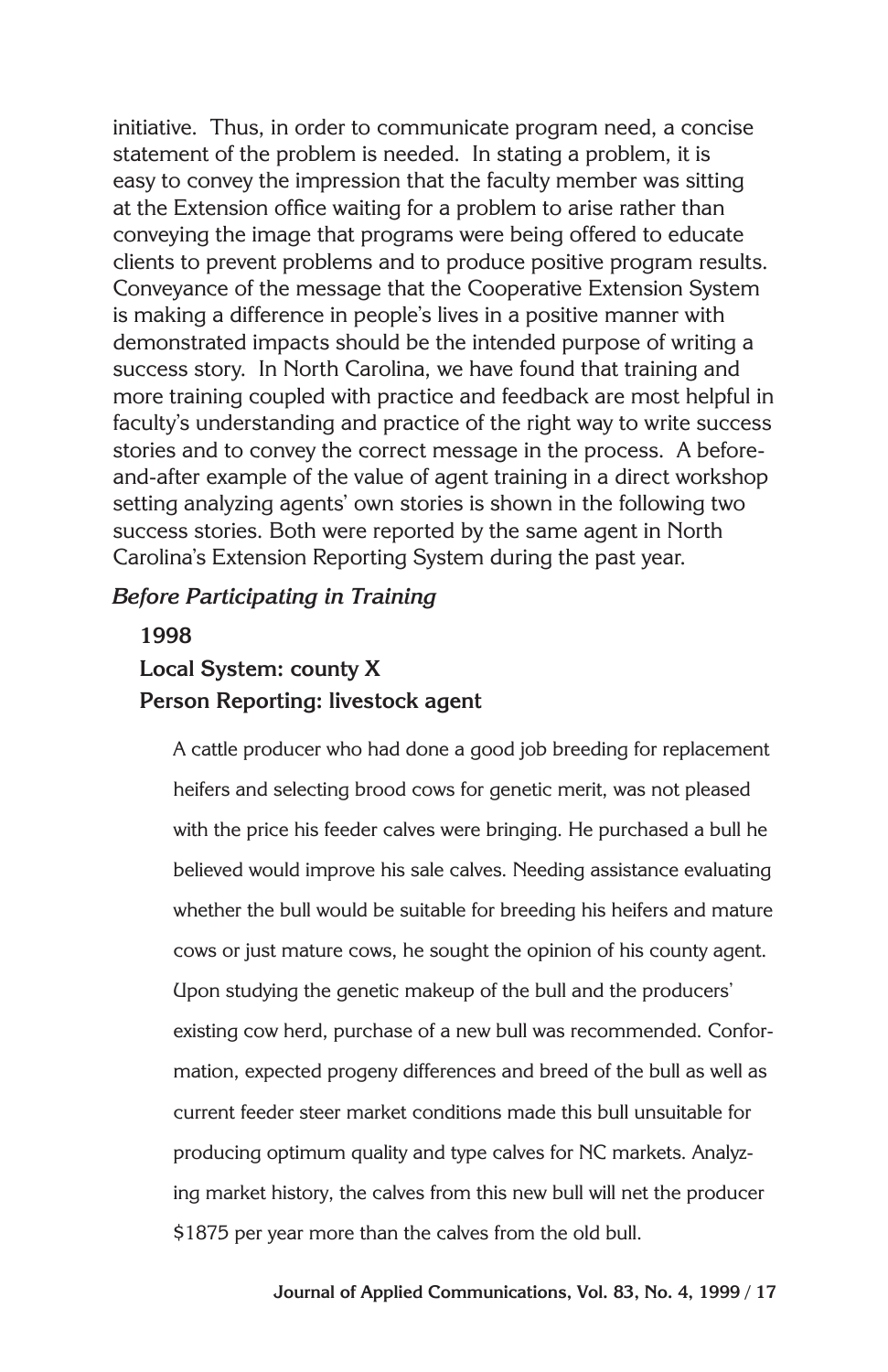#### **After Participating in Training**

## **1999 Local System: county X Person Reporting: livestock agent**

A small beef producer marketing his calves as 300-400 pound feeders was not getting the full potential from his herd of good quality brood cows. Through Extension educational efforts, this producer was convinced of the benefits of cross-breeding and using performancetested bulls that would produce heavier, high market-value calves. He sold his old bull and bought a new bull from a state performancetesting station. Calculating genetic improvement and the value of heterosis, calves resulting from this careful cross-breeding program will weigh 15-20 percent more than previous years' calves and show an increase of \$.15/pound in market value. Knowledge gained and practices adopted through Extension educational efforts will increase this farmer's proceeds from the sale of calves by \$1150 in one year's time.

#### **Difference**

The second story, which was reported several months following training, indicates that the agent gained an understanding of writing success stories, both from communicating the program impact point of view and in knowing how to place Extension in a positive, proactive role as well. Therefore, as a result of such training and communication from NCCES administration as to how the information is being actually used for accountability efforts, the quality and quantity of reports entered in the reporting system has continued to improve very rapidly.

## **Conclusion**

Often called "silver bullets" and "impact statements" within the Cooperative Extension System, success stories have considerable utility in meeting accountability demands. These demands for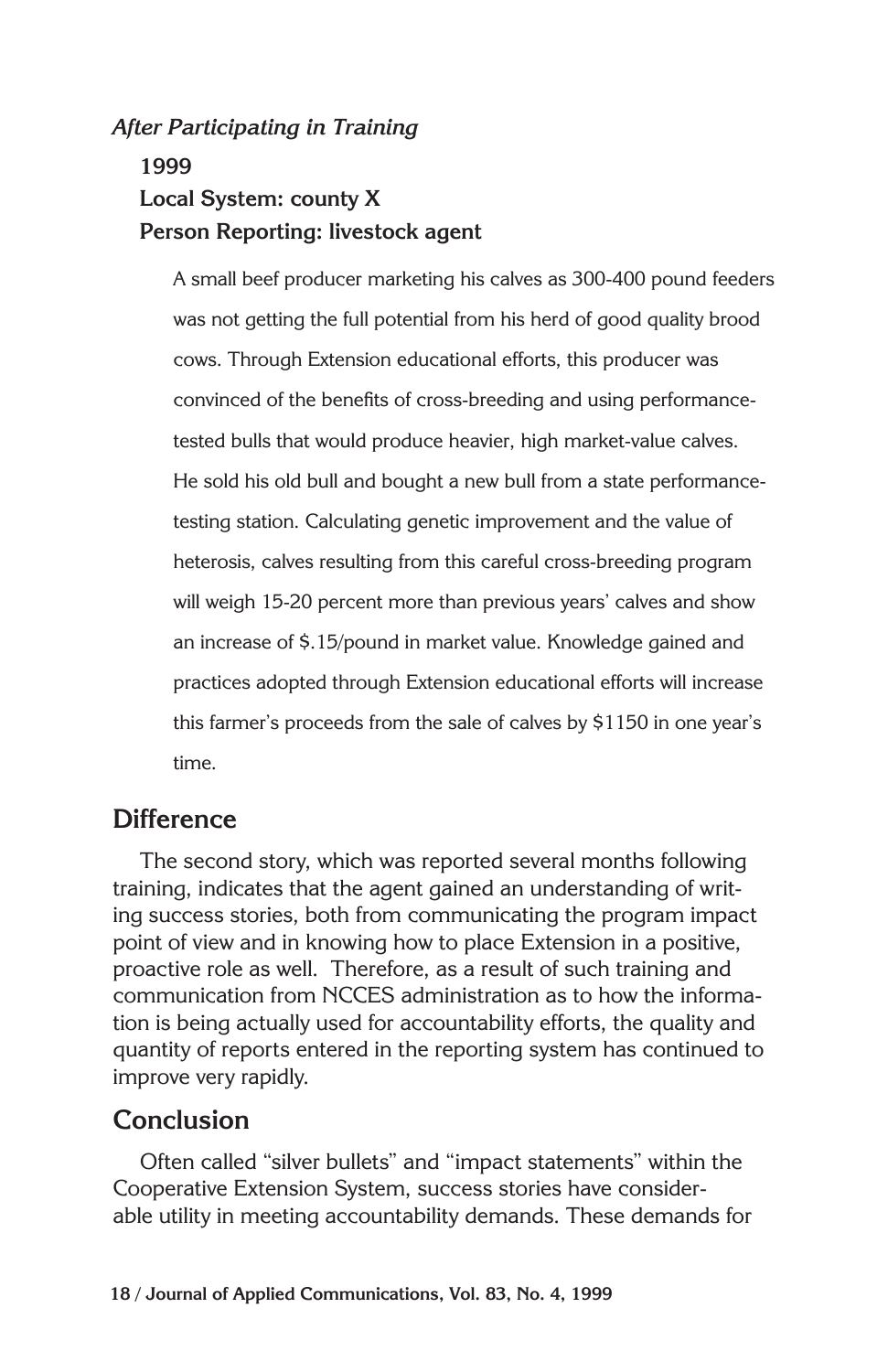program results and impacts emanate from multiple internal and external entities. Usually, those demands are for highly specific and concise information on program impacts and accomplishments. The concise success story format provides much of the framework to meet these diverse accountability demands. Altogether, NCCES has identified more than thirty separate entities who require or expect accountability information. While county commissioners, state legislators and university administrators as well as the Federal government may required extensive accountability inputs, others such as long-time clientele may only require minimal information in order to continue their support of Extension. Thus, while some audiences may be considered a higher priority or require greater attention than others, all can be construed as essential elements in the support of NCCES (NCCESTMTF, 1998). Use of the concise and impact-laden success stories has been shown to have great utility in meeting many of those audiences' accountability needs and requirements.

In this time of performance-based budgeting and reallocation or reduction of funds, questions are being asked by policy makers and the public about program duplication or relevance. In such an atmosphere, while success stories have been shown to meet many organizational accountability needs, a multiplicity of other accountability needs may exist. For example, the Federal Office of Management and Budget requires only numbers of teaching contacts by Extension. Recently, the University of North Carolina System began requiring reports on the number of non-degree credit activities Extension conducts and descriptions of the primary type of delivery method involved. Grant reports are strictly dictated by the granting entity. They may require program outcomes or simply require an accounting of how the money was spent. Such examples indicate that success stories are not the sole answer to all accountability needs of an organization. Yet, based on the experience of NCCES during the past four years in using program success stories, this means of accountability is highly adaptable for a wide array of audiences who use or require accountability information from Extension.

Indeed, by having a reporting system that has a defined database specifically to collect and store success stories for use at any time greatly enhances the capacity of the organization to provide audiences the accountability information they require. Also many recipients are impressed with the speed in which requested information can be delivered. Such speed and dependability for quality program impact information can produce very positive responses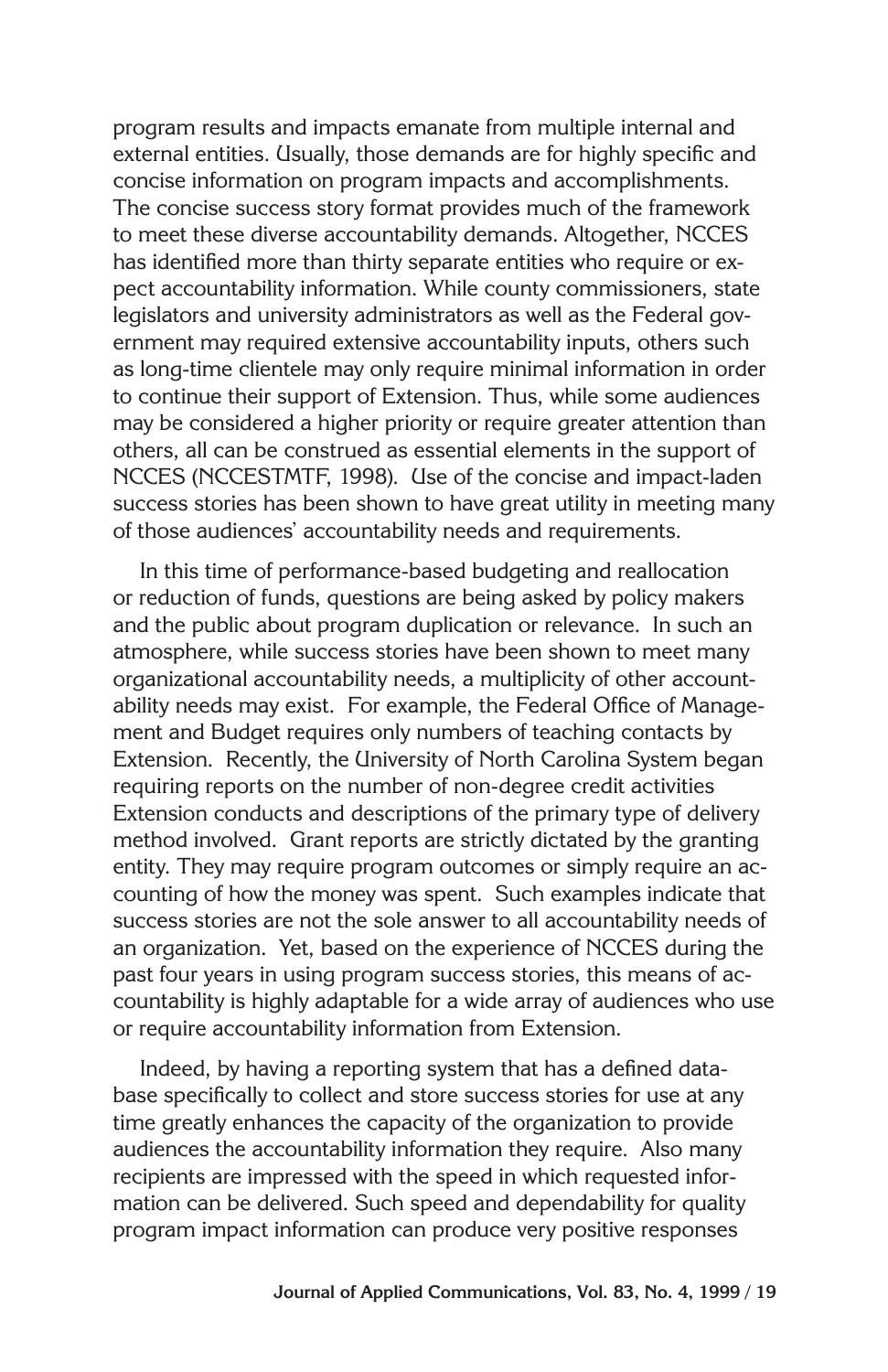from those who need such information. Thus, while staff training needs continue for both development and use of program success stories, most Extension personnel are committed to take the necessary time and efforts to accomplish the task. Primarily, they are recognizing the value of their stories for local accountability and marketing efforts, plus the positive public responses they are receiving in their own counties and other locations. Program information that is readily available as needed for program accountability or for organizational marketing is being shown to be a strong and highly valuable component of NCCES' accountability system. Perhaps the three most important factors in an accountability system is to have a reporting system that provides a readily available supply of program impact information that can be used for planned accountability purposes as well as for the many unanticipated requests that frequently arise; have adequately trained and committed people who conduct effective programs and report the impact information; and effectively communicate the desired accountability information tailored to the respective audiences. In this vein, the key to effective organizational accountability is to provide the right accountability information to the right people at the right time in the right format (NCCESTMTF, 1998).

## **References and Related Readings**

- Babcock, P. (Ed.). (1993). Webster's third new international dictionary. Springfield, MA: Merriam-Webster, Inc. p. 9.
- Bennett, C. F. (1996). Rationale for public funding of agricultural extension programs. Journal of Agricultural and Food Information, 3(4).
- Boyle, P. (1997, May /June). What's the impact? Epsilon Sigma Phi, 68, 1-3.
- Calvert, P. (Ed.). (1993). The Communicator's Handbook ( 2nd ed.). Washington, DC: Agricultural Communicators in Education. p. 7.
- Gale, S. (1994). Performance measurement: public pressures and legislative mandates. USAID Evaluation News, 6(1), 2-8. Washington, DC: U. S. Agency for International Development.
- Geralnik, D. (Ed.). (1976), Webster's new world dictionary. Cleveland, OH: The World Publishing Company.
- North Carolina Cooperative Extension System Targeted Marketing Task Force (1998, May). Targeted marketing for accountability information. Task Force Report. Raleigh: North Carolina State University; and Greensboro: North Carolina A&T State University.
- McArdle, G. (1991). Developing instructional design. Menlo Park, CA: Crisp Publications, Inc., p. 29.